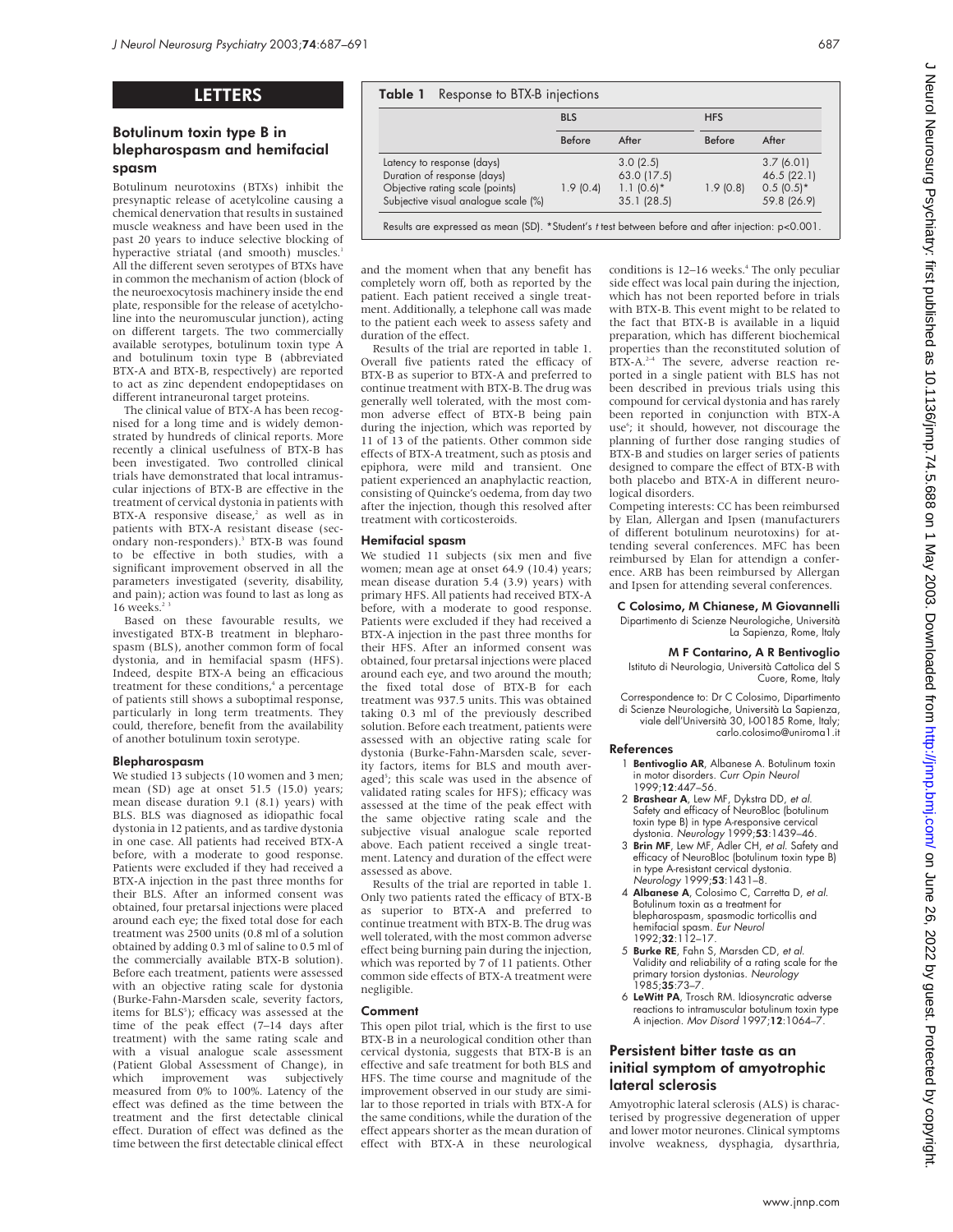muscle atrophy and fasciculations, hyperreflexia, spasticity, Babinski signs, and clonus. Here we report on two patients with sporadic ALS in whom the disease initially presented with a persistent bitter "metallic" taste.

## Case reports

Patient 1 was a previously healthy 60 year old women. Six months before admission, she noticed a persistent bitter taste, dysarthria, and emotional liability. Several weeks later she noticed a progressive weakness in both legs which spread to both arms within four months. At the time of admission, she had bilateral bulbar weakness, episodes of pathological crying, generalised spasticity, muscle atrophy, weakness, and fasciculations. The plantar reflex was extensor on the left side. The remaining neurological examination was unremarkable.

Patient 2 was a previously healthy 64 year old women. At the time of admission, she reported a four month history of a persistent bitter "metallic" taste confined to the posterior tongue, facial weakness, and clumsiness of the left hand. Neurological examination revealed bilateral bulbar weakness, an increased jaw reflex, slow side to side tongue movement, generalised hyperreflexia, and fasciculations. Spasticity, muscle atrophy, and weakness were predominantly observed in the left arm. The remaining neurological examination was normal.

The patients had not taken prescription or non-prescription drugs during the months preceding the symptoms, or at the initiation of symptoms or at the time of admission. Oral hygiene was good in both cases and xerostomia was not evident. Family history was negative. The occupational and chemical exposure history was unremarkable.

Spatial gustatory function testing with sodium chloride (0.04 and 0.32 M), sucrose (0.07 and 0.32 M), citric acid (0.01 and 0.02 M), and quinine (0.00016 mM) was undertaken. Although both patients described the perception of a bitter taste throughout the examination, the test did not reveal hypogeusia for any quality. In both cases, routine blood chemistry and cerebrospinal fluid studies were normal. Tests for paraneoplastic autoantibodies (Hu, Yo, Ri, Ma, Ta, CV2) were negative. Cranial and spinal magnetic resonance imaging showed mild bilateral atrophy of the precentral gyrus in both patients. Motor evoked potentials revealed slowed central conduction. Peripheral electrophysiological testing showed active denervation, normal nerve conduction, and normal F wave latencies. Thus motor neuropathy with multifocal conduction block, cervical myelopathy, and paraneoplastic motor neurone disease could be excluded. A diagnosis of clinically definite ALS was made, based on the revised El Escorial criteria (http://www.wfnals.org/  $(http://www.wfnals.org/$ articles/elescorial1998.htm). Treatment with riluzole and α tocopherol was initiated in both patients.

### Comment

To our knowledge, dysgeusia has not been described in this disease. The persistent perception of bitter taste developed as an early symptom of the disease in our patients. In this regard, it resembles the dysgeusia known from ciguatera food poisoning, which is thought to produce a bitter taste by blocking sodium channels.<sup>1</sup> However, other sensory symptoms were absent, both clinically and electrophysiologically. The chorda tympani branch of the facial nerve carries taste sensations from the anterior two thirds of the tongue, whereas the glossopharyngeal nerve

and the vagus nerve innervate the posterior third and the epiglottis. It has been shown experimentally and clinically that anaesthesia of the chorda tympani nerve branch results in intensified perception of bitter taste from the posterior tongue, suggesting that input by way of the chorda tympani normally inhibits the glossopharyngeal and vagus nerve input.<sup>2</sup> In fact, spontaneous bitter taste dysgeusia (phantogeusia) similar to that perceived by our patients was observed in the posterior tongue after anaesthesia of the chorda tympani.<sup>2</sup> Hence it may be speculated that mild sensory neuropathy of the chorda tympani branches may be responsible for our findings. Sensory signs have indeed been described in ALS. However, if at all, they develop relatively late in the disease.<sup>3</sup> Furthermore, the spatial gustatory function test did not reveal hypogeusia confined to a localised region of the tongue in our patients, although the sensitivity of this test for mild gustatory disturbances is probably low.<sup>4</sup> Unfortunately, neither patient was available for electrogustometry to further clarify our hypothesis.

Alternatively, the dysgeusia may be of central nervous origin. Both patients presented with bilateral nuclear facial paresis reflecting a prominent bulbar involvement in the disease. Thus it may be speculated that bilateral degeneration of the brain stem solitary tract nucleus may be responsible for the dysgeusia in our patients. Interestingly, dysfunction of the autonomic nervous system—which in part is also regulated by the solitary tract nucleus—has been described in ALS,<sup>5</sup> supporting the view that this disease may be a multisystem disorder. Thus dysgeusia may indicate brain stem involvement in the disease. As a bulbar onset of ALS is an important predictor of the disease course,<sup>6</sup> our finding may also be of prognostic value. We cannot provide a definite neuroanatomical basis for our observation, but we believe that future studies may be able to address these issues.

## G C Petzold, K M Einhäupl, J M Valdueza

Department of Neurology, Charité Hospital, Humboldt University, Schumannstr 20/21, 10098 Berlin, Germany

Competing interests: none declared

Correspondence to: Dr Petzold; gabor.petzold@charite.de

#### References

- 1 Pearn J. Neurology of ciguatera. J Neurol Neurosurg Psychiatry 2001;70:4–8.
- 2 Yanagisawa K, Bartoshuk LM, Catalanotto FA, et al. Anesthesia of the chorda tympani nerve and taste phantoms. Physiol Behav 1998;63:329–35.
- 3 Gregory R, Mills K, Donaghy M. Progressive sensory nerve dysfunction in amyotrophic lateral sclerosis: a prospective clinical and neurophysiological study. J Neurol 1993;240:309–14.
- 4 Smith DV. Assessment of patients with taste and smell disorders. Acta Otolaryngol Suppl 1988:458:129-33.
- 5 Beck M, Giess R, Magnus T, et al. Progressive sudomotor dysfunction in amyotrophic lateral sclerosis. J Neurol Neurosurg Psychiatry 2002;73:68–70.
- 6 Magnus T, Beck M, Giess R, et al. Disease progression in amyotrophic lateral sclerosis: predictors of survival. Muscle Nerve 2002;25:709–14.

## Schizophrenia and episodic ataxia type 2

The frequent co-occurrence of degenerative cerebellar pathology and schizophrenia, as well as the recently reported increased association rate between autosomal dominant ataxias and major psychosis, strongly suggests the involvement of the cerebellum in the pathophysiology of schizophrenia.<sup>1-3</sup> The analysis of associations between psychosis and neurodegenerative diseases may improve our understanding of the pathophysiology of schizophrenia and facilitate the search for susceptibility genes for this disorder.<sup>4</sup>

To our best knowledge, there have been no previous reports about an association between schizophrenia and the periodic autosomal dominant ataxias, such as episodic ataxia type 1 and type 2 (EA1 and EA2). We present a case of a young man who has been diagnosed with paranoid schizophrenia (ICD-10: F20.0) and episodic ataxia type 2.

## Case study

The patient, a man aged 27 years, was first admitted to our hospital with psychotic symptoms in June 1995. He presented with paranoid delusions and delusions of reference, acoustic hallucinations (commenting voices), formal thought disorder, and behaviour disorganisation, as well as negative symptoms such as blunted affect, poor rapport, and lack of spontaneity. At this time, he was diagnosed as having paranoid schizophrenia (ICD-10: F20.0) and showed a PANSS (positive and negative symptom scale) total score of 137 (fig 1).

The patient was initially treated with risperidone (6 mg/d) which led to a slight improvement in his psychotic symptoms. After discharge from our hospital in September 1995 he regularly attended our outpatient clinic. Despite treatment with risperidone and later with haloperidol decanoate (20 mg/2 weeks), he continued to have chronic psychotic symptoms, which persisted until readmission in April 2001. At this admission he was suffering from severe psychosis (paranoid delusions, acoustic hallucinations, formal thought disorder, and behaviour disorganisation) and negative symptoms (fig 1). Antipsychotic treatment with quetiapine (800 mg/d; 4 weeks) and subsequently with amisulpride (600 mg/d; 4 weeks) did not lead to any improvement in the psychosis. At this time, a neurological investigation showed gaze evoked nystagmus and upward gaze palsy, though attacks of ataxia had neither been reported by the patient nor noticed by the nurses.

Because of persistence of the psychotic symptoms, we began treatment with clozapine (400 mg/d) and observed a gradual deterioration in psychosis over the next four weeks despite sufficient serum levels of clozapine. At that time the first severe ataxia attacks appeared. They were manifested by gait ataxia, dysarthria, and slight intention tremor of the upper extremities and persisted for at least several hours. After other causes of cerebellar dysfunction—such as inflammatory, toxic, and vascular disorders—had been excluded, the patient was diagnosed as having episodic ataxia type 2 because he met the following clinical diagnostic criteria: duration of episodes (hours to days), gait and stance ataxia, interictal absence of most symptoms (except oculomotor deficits). Consequently, we began treatment with acetazolamide (200 mg twice daily) and switched the antipsychotic medication from clozapine to zotepine (400 mg/d). This led to both a complete elimination of ataxia episodes and a gradual amelioration of the psychotic symptoms. At the time of discharge six weeks later, the patient's total PANSS score was 90. At all subsequent follow up investigations undertaken monthly until December 2002 the psychiatric symptoms remained unchanged (fig 1) and there was no recurrence of the ataxia attacks.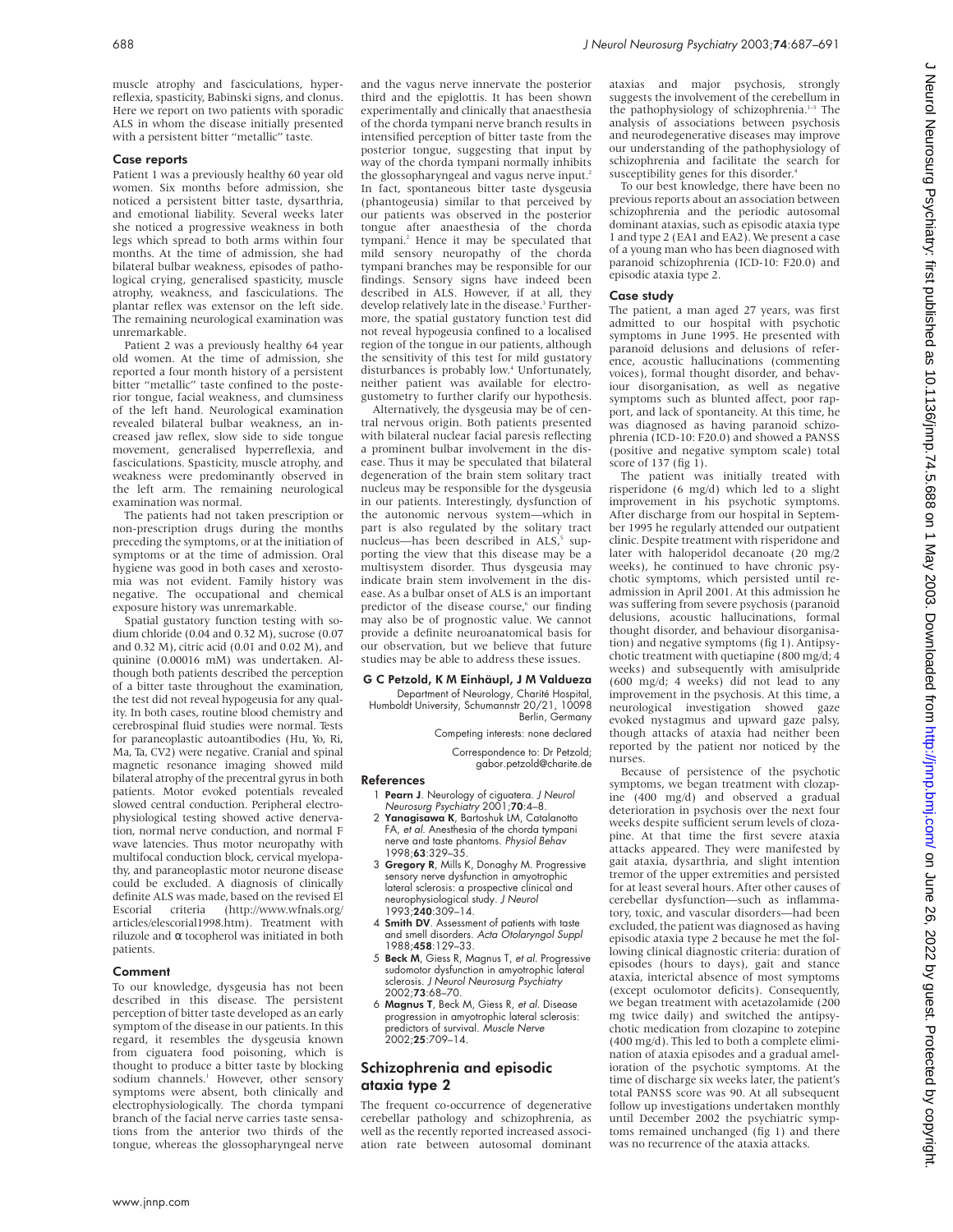



Episodic ataxia in this patient obviously follows an autosomal dominant trait. The patient's mother suffers from cerebellar atrophy with severe gait and limb ataxia, dysarthria, and oculomotor deficits. Her father is reported to have had oculomotor deficits as well.

At the age of 12 months, a neurological examination of our patient showed saccadic pursuit and vertical spontaneous nystagmus. Since the age of 18 months, spells of gait and stance ataxia have been described (15 to 20 minutes long, one to four times in four to six weeks). At the age of three years and nine months, a neurological investigation showed gaze evoked nystagmus, saccadic pursuit, and absence of optokinetic nystagmus (both horizontal and vertical). At that age a suspicion of migraine was raised but not confirmed. At the same time abnormal EEG patterns with sharp waves over the left temporal lobe were reported.

Recent EEGs done before, during, and after treatment with clozapine showed abnormal bilateral theta-delta activity (4–7 cps and 2–3 cps) in the temporal and parietal regions. Magnetic resonance (MR) imaging done in 1995, 1997, and 2001 showed no signs of atrophy or cerebral signal alteration. Proton MR spectroscopy done in July 2001 revealed decreased N-acetylaspartate to creatine ratios in the cerebellar vermis region and left cerebellar hemisphere. On 123I-iomazenil SPECT in July 2002, there was a reduced density of the GABA(A)-benzodiazepine receptor complex in the cerebellum as well as in the frontal dorsolateral and occipital regions.

## Comment

This case shows an association between clinically diagnosed episodic ataxia type 2 and schizophrenia. Cessation of ataxia episodes as a response to treatment with acetazolamide supports the clinical diagnosis of EA2 and rules out alternative pathologies such as SCA6 and EA1, which are known to have only a partial response to acetazolamide, if any.

Recent association studies have shown that neurodegenerative disorders may predispose to major psychosis.<sup>3</sup> SCA6, a disorder of chromosome 19, is not associated with schizophrenia, but patients with SCA8 have shown an increased rate of association with major

psychosis.3 Until now there have been no reports of an association between episodic ataxia and schizophrenia.

Autosomal dominant episodic ataxia type 2 is assumed to be caused by mutations in the gene CACNA1A (chromosome 19p13.1), which encodes the Ca<sub>v</sub>2.1 subunit of the voltage gated P/Q calcium channels. As calcium channels are involved in the modulation of neurotransmitter release, it has been hypothesised that they play a role in the pathophysiology of schizophrenia.<sup>5</sup>

Cerebellar atrophy as well as mild cerebellar dysfunction are already known to be associated with schizophrenia. This is the first case of a patient suffering from episodic cerebellar ataxia and schizophrenia, and it points to a possible role of ion channel polymorphism in the pathophysiological mechanisms of schizophrenia.

## S Mechtcheriakov, M A Oehl, A Hausmann, W W Fleischhacker

University Clinic of Psychiatry, University Clinic Innsbruck, Anichstrasse 35, A-6020, Innsbruck, Austria

### S Boesch

University Clinic of Neurology, Innsbruck

#### M Schocke

University Clinic of Radiology I, Innsbruck

### E Donnemiller University Clinic of Nuclear Medicine, Innsbruck

Correspondence to: Dr S Mechtcheriakov; s.mechtcheriakov@uibk.ac.at

### References

- 1 Martin P, Albers M. Cerebellum and schizophrenia: a selective review. Schizophr Bull 1995;21:241–50.
- 2 Jurjus GJ, Weiss KM, Jaskiw GE. Schizophrenia-like psychosis and cerebellar degeneration. Schizophr Res 1994;12:183–4.
- 3 Vincent JB, Yuan QP, Schalling M, et al. Long repeat tracts at SCA8 in major
- psychosis. Am J Med Genet 2000;96:873–6. 4 Jurewicz I, Owen RJ, O'Donovan MC, et al. Searching for susceptibility genes in
- schizophrenia. Eur Neuropsychopharmacol 2001;11:395–8. 5 Dworakowska B, Dolowy K. Ion
- channels-related diseases. Acta Biochim Pol 2000;47:685–703.

## Association of cardiomyopathy caused by autonomic nervous system impairment with the Miller Fisher syndrome

We report a case of Miller Fisher syndrome associated with reversible left ventricular wall motion abnormalities similar to takotsubo shaped cardiomyopathy.

### Case report

A 58 year old man was admitted to our hospital because of ataxia, ophthalmoplegia, and dysarthria. He had a 10 year history of hypertension. Four weeks before admission, he had common-cold-like symptoms. Ten days before admission, he developed difficulties with walking and speaking. The next day he was unable to walk or lift his eyelids. He was admitted to another hospital, where he was diagnosed as having a brain stem infarct. During admission, he developed tightness in the chest for three to four days which improved spontaneously. Because of exacerbation of his neurological symptoms, he was transferred to our hospital.

On initial physical examination, his blood pressure was 158/106 mm Hg and his heart rate was 108 beats/min and in regular rhythm. He was afebrile and had no respiratory difficulty. On neurological examination, he was fully orientated. His pupils were slightly mydriatic bilaterally (right 6 mm, left 6.5 mm) and the light reflex was absent on both sides. Complete ophthalmoplegia and peripheral facial palsy were observed bilaterally. He had severe dysarthria with restricted movements of the soft palate and tongue. Although muscle strength was preserved, deep tendon reflexes were absent in the four extremities. The plantar responses were flexor. There was no definite involvement of sensory disturbance. Ataxia was observed in the four extremities.

Routine laboratory tests were normal except for a slightly increased white blood cell count. Cerebrospinal fluid obtained on the first hospital day showed one monocyte per high power field and an increased protein level of 82 mg/dl. Aetiological investigations, including anti-GM1, anti-GM2, anti-GD1a, anti-GM1b, anti-GT1a, anti-GQ1b, anti-GD1b, anti-GT1b titres, were all negative. Results of thyroid function tests, angiotensin converting enzyme level, c-ANCA, p-ANCA, anti-acetylcholine receptor antibody, serum electroimmunophoresis, and polymerase chain reaction analysis for CSF tuberculosis and herpes simplex virus were all normal. Serum titres of influenza A and B, measles, mumps, varicella-zoster virus, cytomegalovirus, Epstein–Barr virus, herpes simplex virus, rubella, and mycoplasma were also normal. Cranial magnetic resonance (MR) imaging and MR angiography showed no abnormal lesions. EEG findings were normal. Nerve conduction studies showed decreased F wave persistence in the arms. Motor and sensory nerve conduction velocities were well mintained.

On the basis of the neurological findings, we established a diagnosis of the Miller Fisher syndrome. The patient was treated with a 12 litre plasma exchange over six days, followed by high dose intravenous gamma globulin (400 mg/kg/day for five continuous days).

There was no chest pain during admission to our hospital; however, an ECG on the first hospital day showed sinus tachycardia with slightly elevated ST segments in leads V3–V5. T waves were inverted in leads I, II, aVL, and V3–6 on the fifth day. These findings, in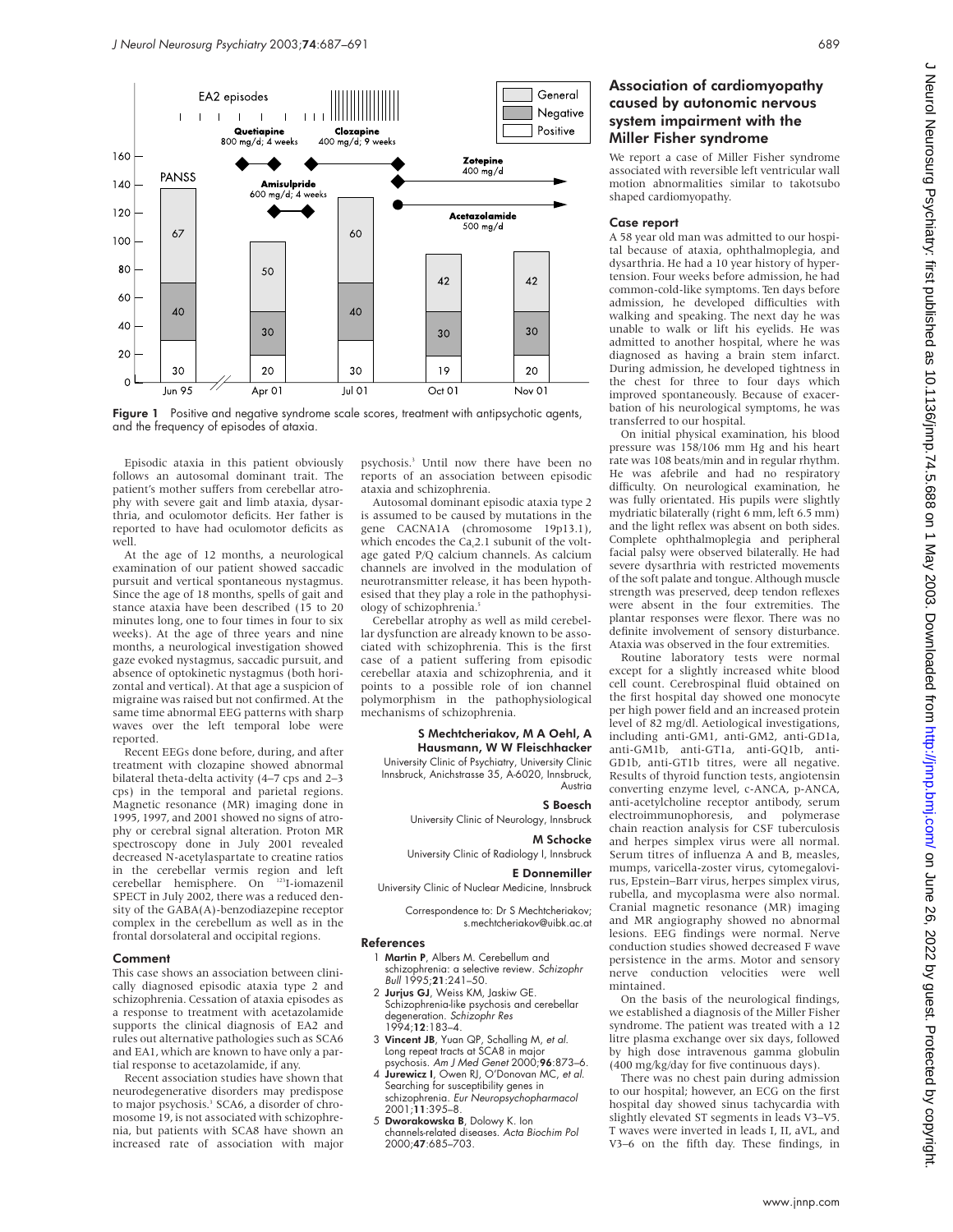

Figure 1 MIBG (metaiodobenzylguanidine) myocardial scintigrams on the 12th day (A) and the 70th day (B). On the 12th day, MIBG uptake was reduced in the anterior, inferior, and lateral walls (A). The uptake had recovered by the 70th day (B).

conjunction with the pevious episode of chest tightness, led us to suspect acute coronary syndrome, and we undertook coronary angiography. Although the coronary arteries were free of any lesions, a left ventriculogram showed severe hypokinesis in the anterolateral, apical, and diaphragmatic segments, with an ejection fraction of 34%. Provocative vasospasm was not confirmed. Maximum creatine kinase MB release was 8.0 ng/ml (normal < 5.0 ng/ml). A left ventriculogram on the 13th hospital day showed an improvement in the hypokinesis, with an ejection fraction of 44%. There were no specific abnormal findings on myocardial biopsy. Serum noradrenaline (norepinephrine) concentrations were increased to 810 ng/l, 1160 ng/l, and 549 ng/l on the seventh, 14th, and 78th day, respectively (normal 90–420 ng/l). Thallium-201 scintigraphy on the ninth day showed only mild hypoperfusion in the lateral wall; however, I<sup>123</sup>-metaiodobenzylguanidine (MIBG) scintigraphy done on the 12th day revealed a decrease in uptake in the anterior, inferior, and lateral walls in the early phase (fig 1A). MIBG scintigraphy on the 70th day showed improved uptake (fig 1B). The patient was discharged on the 130th day with marked improvement in both ophthalmoplegia and gait disturbance.

### Comment

In this case, serum anti-GQ1b antibody was negative despite its common association with Miller Fisher syndrome. However, we feel that the triad of ataxia, areflexia, and ophthalmoplegia in association with dissociation of protein and cytological findings in the CSF and the absence of specific findings on cranial MR imaging and MR angiography is sufficient to justify our diagnosis of the Miller Fisher syndrome. Autonomic dysfunctions consisting of sinus tachycardia, increased serum noradrenaline, and decreased MIBG uptake were noted in this case. As these dysfunctions were reversible and paralleled the severity of the Miller Fisher syndrome, they probably have the same aetiology. Because  $I^{123}$ metaiodobenzylguanidine is a physiological

analogue of noradrenaline, and is actively transported into the noradrenaline granules of sympathetic nerve terminals by uptake-1, decreased MIBG uptake in the early phase suggested the involvement of cardiac autonomic nerves. Normal findings on coronary angiography, as well as unremarkable findings on thallium-201 scintigraphy, ruled out ischaemic cardiomyopathy. Thus autonomic dysfunction in the cardiovascular system was considered to have been an important factor in the present case.

Takotsubo shaped cardiomyopathy is a unique heart syndrome characterised by reversible left ventricular apical wall motion abnormalities with chest symptoms, ECG changes, and minimal myocardial enzymatic release mimicking acute myocardial infarction without coronary stenosis.<sup>12</sup> The syndrome is named "takotsubo shaped" cardiomyopathy as it has often been reported in Japan and the unique configuration of left ventriculogram resembles a takotsubo, a Japanese word describing an octopus pot.<sup>2</sup> The left ventricular wall motion abnormality observed in the present case can be included in the takotsubo shaped cardiomyopathy category because of its reversible course and other clinical characteristics. Although the detailed aetiology of this syndrome remains unclear, enhanced sympathetic activity or vasospasm are considered to play a role in the development of contraction abnormalities. Three cases of Guillain-Barré syndrome with reversible left ventricular dysfunction have previously been reported.<sup>3-5</sup> In all these cases, the apical regions were mainly involved. In two of the three cases, MIBG scintigraphy was done and showed decreased uptake around the apex in both cases.<sup>3</sup>

To our knowledge, this is the first report of a case of Miller Fisher syndrome with reversible cardiomyopathy caused by impairment of the autonomic nervous system. This cardiac syndrome may easily be missed because of its transient nature, with minimal abnormalities on routine laboratory findings. However, careful cardiac examination including ECG, left

ventriculography, and MIBG scintigraphy may lead to the identification of further cases of Miller Fisher syndrome showing this cardiac complication.

## M Oomura, T Yamawaki, H Oe, H Moriwaki, K Miyashita, H Naritomi

Cerebrovascular Division, Department of Internal Medicine, National Cardiovascular Centre, 5-7-1 Fujishirodai, Suita, Osaka 565-8565, Japan

#### Y Yasumura

Cardiovascular Division, Department of Internal Medicine, National Cardiovascular Centre

Correspondence to: Dr Hiroaki Naritomi; hnaritom@hsp.ncvc.go.jp

### References

- 1 Tsuchihashi K, Ueshima K, Uchida T, et al. Transient left ventricular apical ballooning without coronary artery stenosis: a novel heart syndrome mimicking acute myocardial infarction. J Am Coll Cardiol 2001;38:11–18.
- 2 Dote K, Sato H, Tateishi H, et al. Myocardial stunning due to simultaneous multivessel spasms: a review of five cases. J Cardiol 1991;21:203–14.
- 3 Iga K, Himura Y, Izumi C, et al. Reversible left ventricular dysfunction associated with Guillain–Barré syndrome – an expression of catecholamine cardiotoxicity? Jpn Circ J 1995;59:236–40.
- 4 Yoshii F, Kozuma R, Haida M, et al. Giant negative T waves in Guillain–Barré syndrome. Acta Neurol Scand 2000;101:212–15.
- 5 Bernstein R, Mayer SA, Magnano A. Neurogenic stunned myocardium in<br>Guillain–Barré syndrome. *Neurology*<br>2000;**54**:759–62.

# No evidence of type 1 or type 3 hypersensitivity mechanism in amoxicillin/clavulanic acid induced aseptic meningitis

Drug induced aseptic meningitis has been reported in response to various agents, in par-<br>ticular pon-steroidal anti-inflammatory non-steroidal anti-inflammatory drugs, intravenous immunoglobulins, anti-CD3 monoclonal antibody (OKT3), and antibiotics.<sup>1</sup> Hypersensitivity reactions (especially type 1 and type 3) have been invoked as the cause by many investigators.<sup>1</sup> This hypothesis is supported by the detection of immune complexes in the serum or cerebrospinal fluid (CSF) of some patients.

To our knowledge, only two cases of aseptic meningitis induced by amoxicillin with or without clavulanic acid have been reported.<sup>2</sup> We report a third case of probable amoxicillin induced aseptic meningitis where we performed laboratory studies for type 1 or type 3 hypersensitivity mechanisms.

## Case report

A 62 year old man presented to our hospital because of fever (up to 40°C) and severe headache for four days. Both had begun approximately six hours after the intake of one tablet of 500 mg amoxicillin plus 125 mg clavulanic acid (Augmentan®, SmithKline Beecham) as antibiotic prophylaxis before a planned dental surgical procedure. He had discontinued the antibiotic after two tablets and cancelled the appointment with the dentist. Five weeks before, he had already had to cancel the planned operation, because he had exactly the same (but more severe) signs and symptoms, also approximately six hours after the intake of one tablet of amoxicillin/ clavulanic acid. Following discontinuation of the prophylactic antibiotic (after two tablets), the fever and headache had subsided over the course of three weeks without any treatment.